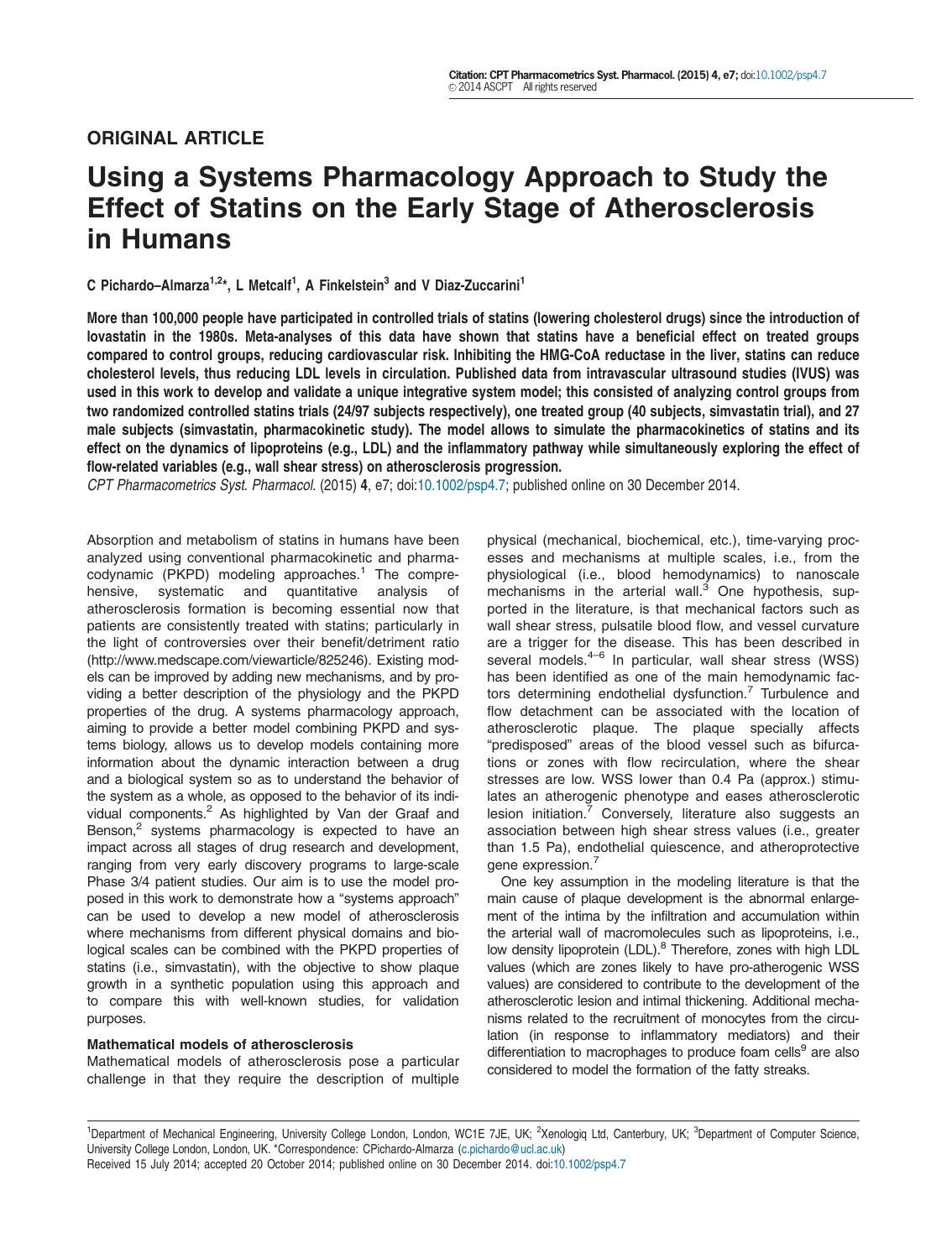The transport of macromolecules through the endothelium has been modeled previously considering two main pathways: transport through vesicular transcytosis (regulated by receptors on the endothelial cells) $10$  and transport through leaky and normal junctions, most of which are located at the sites of dying or replicating cells.<sup>11</sup>

A number of computational models have been proposed in the literature; for example,  $Cobbold^{12}$  and Gessaghi et al.<sup>13</sup> modeled the oxidation process of LDL considering the action of different vitamins such as vitamin E in the LDL oxidation process. Di Tomaso et al.<sup>14</sup> used a similar approach to model LDL oxidation coupled with a fluid dynamics model of the artery. Zohdi et al.<sup>15</sup> considered the endothelial monocyte adhesion controlled by blood flow conditions and its influence on the inflammation process. Fok<sup>16</sup> modeled the intimal thickening considering the release of cytokines and the migration of smooth muscle cells. Siogkas et al.<sup>17</sup> used a similar approach including the dynamics of oxidized LDL, macrophages, and cytokines.

A similar model from Calvez et al.<sup>18</sup> included the formation of foam cells. Ougrinovskaia et al.<sup>19</sup> explored the uptake of cholesterol by different scavenger receptors of macrophages during early stage atherosclerosis. Bulelzai and Dubbel- $\text{dam}^{20}$  developed a simplified model for the dynamics of the main components of the atherosclerotic plaque: macrophages, monocytes, foam cell, and oxidized LDL. Chung and Vafai<sup>21</sup> described the atheroma based on the LDL transport and how this was affected by fluid–structure interaction and pulsation. More recently Cilla et al.<sup>22</sup> compiled and integrated several of the previous approaches in order to build a new model of atherosclerosis, including the species playing a main role in early development of the plaque, i.e., LDL, oxidized LDL, monocytes, macrophages, foam cells, smooth muscle cells, cytokines, and collagen.

The model presented in this work uses some of the assumptions from prior models, as explained below in the Methods section.

# Statins

Statins (e.g., Simvastatin) are a HMG-CoA (3-hydroxy-3 methylglutaryl-coenzyme A) reductase inhibitor effective in the treatment of hypercholesterolemia and hypertriglyceridaemia.<sup>23</sup> They have been widely prescribed to reduce the risk of cardiovascular morbidity and mortality<sup>24</sup> and thromboembolic stroke in high-risk patients.<sup>25,26</sup> After oral administration, simvastatin is rapidly absorbed (max of  $1-2$  h)<sup>27,28</sup> and eliminated. Once administered, simvastatin rapidly undergoes reversible nonenzymatic or carboxylesterasemediated conversion to its active metabolite, simvastatin acid, in the liver, intestinal mucosa, and plasma.<sup>23,29</sup> Simvastatin acid prevents HMG-CoA reductase from converting HMG-CoA to mevalonate, which is a rate-limiting step in cholesterol biosynthesis.<sup>30</sup> Inhibition of the HMG-CoA reductase in the liver results in the reduction in cholesterol synthesis. Moreover, the up-regulation of LDL receptors located on the cell membranes of the liver and extrahepatic tissues thereby also contribute to the reduction in plasma LDL concentrations.<sup>31</sup>

Given the beneficial effects of statins in humans, the aim of this work is the development of a new integrative system model to yield a better understanding of the dynamics of the inflammatory mechanisms related to the early stages of atherosclerosis. Our model provides an account of the behavior of lipoprotein levels (e.g., LDL), the mechanical and flow properties inside the arterial lumen (e.g., wall shear stress), and the mechanisms of the effect of cholesterol lowering drugs (e.g., statins) on the progression of the atherosclerotic plaque.

# RESULTS

The integrative model used in this work is the product of combining several approaches and temporal data related to the progression of the atherosclerotic lesion and the effect of statins inhibiting the development of the plaque. The final outcome shows the dynamic behavior of the plaque size, which has an effect on all the components of this model, mainly because species concentrations in the lumen and the arterial wall (and the WSS) are affected by changes in the arterial wall (see Figure 1a). Four main aspects were considered and combined to describe all these mechanisms and interactions: (1) blood flow and mechanical properties of the artery; (2) transport of macromolecules and immune cells through the endothelium; (3) administration, metabolism, and pharmacological effect of statins; (4) analysis and comparison of clinical trials.

Figure 2a illustrates the behavior of the model when there is no drug present in the system. The black line is the median of %TAV for the synthetic population. The dotted red and blue lines show a projection of the trends using the growth rates reported in ESTABLISH<sup>33</sup> and ENCORE II<sup>34</sup> studies (see Supplementary Materials S1, available online). Using the parameter values proposed in this work, the  $5<sup>th</sup>$ and the 95<sup>th</sup> percentile of the simulated values are between the boundary values of growth imposed by the data estimated from these clinical trials. It is possible to increase the variability of this variable (%TAV) expanding the variation range of the parameters and/or using a smaller synthetic population  $(< 1,000$  individuals).

The simulated response curve of simvastatin and simvastatin acid for the first 96 h (four administrations) are shown in Figure 2b. According to the measurements of Kim et al.,<sup>1</sup> the half-life of simvastatin is relatively short (2–5 h), in fact plasma concentration of simvastatin is eliminated in 2 d after single administration<sup>1</sup> (not shown in Figure 2b due to the daily dose regimen).

The simulated LDL concentrations, however, continued to decrease when a multiple dose is applied (Figure 2c). Similar results have been described in the label of ZOCOR [\(http://www.merck.com/product/usa/pi\\_circulars/z/zocor/](http://www.merck.com/product/usa/pi_circulars/z/zocor/zocor_pi.pdf) [zocor\\_pi.pdf](http://www.merck.com/product/usa/pi_circulars/z/zocor/zocor_pi.pdf)) and another simvastatin study reported by Law et al.<sup>26</sup>

Figure 2d illustrates the comparison of the simulation results of the proposed integrative model with the growing trends obtained from the study by Jensen et  $al^{32}$  The decrease of LDL in the circulation due to the effect of simvastatin produced a decrease on the amount of LDL entering the wall and the production of foam cells leading to a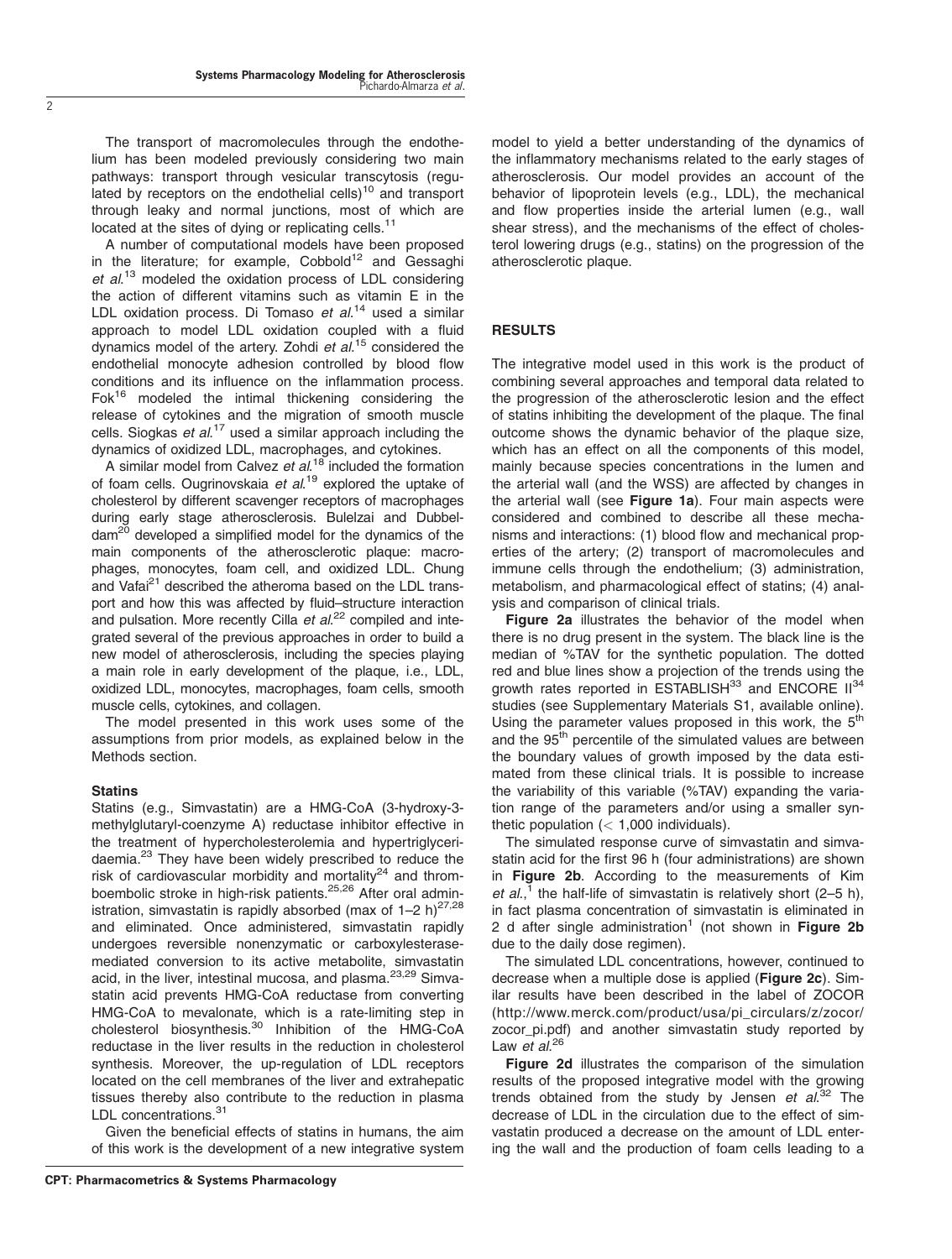

Figure 1 (a) Simplified diagram of the integrative systems model proposed. (b) Fatty streak formation: Main mechanisms considered in the atherosclerosis model. (c) Simplified diagram of the atherosclerosis model showing variables and kinetic rate constants.

decrease on the plaque rate of growth, as shown in Figure 2d.

Furthermore, the model shows the effects of blood flow on the initiation and development of atherosclerotic plaque. Changes in lumen diameter owing to plaque growth will influence the pattern of blood flow, and therefore WSS.<sup>35</sup> with the endothelial cells responding to signals induced by WSS.<sup>35,36</sup> Therefore, the low shear stress region of the plaque will remain atheroprone.

# METHODS

#### Mathematical modeling of atherosclerosis

The mathematical model presented here is based upon the hypothesis that the atherosclerosis process begins with the entry of LDL into the intima of the vessel,<sup>39</sup> where it oxidizes, starting the inflammatory process: monocytes first adhere to the endothelium, and then penetrate into the intima, where they differentiate into macrophages (see Figure 1b).

The secretion of pro-inflammatory cytokines (due to a chronic inflammatory response) promotes the recruitment of monocytes from the circulation, which differentiate to macrophages in the arterial wall. Macrophages uptake of oxidized LDL (ox-LDL) leads to the formation of foam cells, which in turn may be removed by the immune system.

This model (described in words above) is conceptually divided in two main parts: a "biochemical" model describing the LDL oxidation and the immune response (e.g., effect of pro and anti-inflammatory cytokines); and a "mechanical" model describing the plaque growth and the effect of blood flow conditions on the evolution of the plaque. The atherosclerotic lesion, comprising fibrous cap and lipid deposit, changes the internal geometry of the vessel (lumen) and interacts with the blood flow. This interaction may lead to a thrombus, or to the degradation and rupture of the plaque.<sup>40</sup> In this model, low shear stress is associated with plaque location, given some evidence suggesting that shear stress may act through endothelial gene expression or by a process of localized inflammation.<sup>41</sup> A simplified diagram of the processes described by this mathematical model is shown in Figure 1b.

Modeling the hemodynamics, endothelial behavior, and WSS. Capturing the dynamics of the blood flow is fundamental as atherosclerotic-prone areas are associated with regions of low shear stress due to their impact on endothelium behavior as previously mentioned. The hemodynamics are calculated using the continuity (1) and Navier-Stokes equations (2).

$$
\frac{\partial \rho}{\partial t} + \nabla \cdot (\rho \ \ U) = 0 \tag{1}
$$

$$
\frac{\partial (\rho \mathbf{U})}{\partial t} = -\nabla p + \nabla \cdot \boldsymbol{\tau}_{ij} + \rho g \tag{2}
$$

where p is the pressure,  $\tau$  is the shear stress tensor,  $\rho$  is the density, and  $U$  is the flow velocity.

Local flow conditions near the wall can significantly enhance or impede the transport of molecules from the lumen to the arterial wall and are typically characterized by the WSS. For fully developed, laminar flow through a rigid tube and using Poiseuille law,  $\tau$  can be calculated as a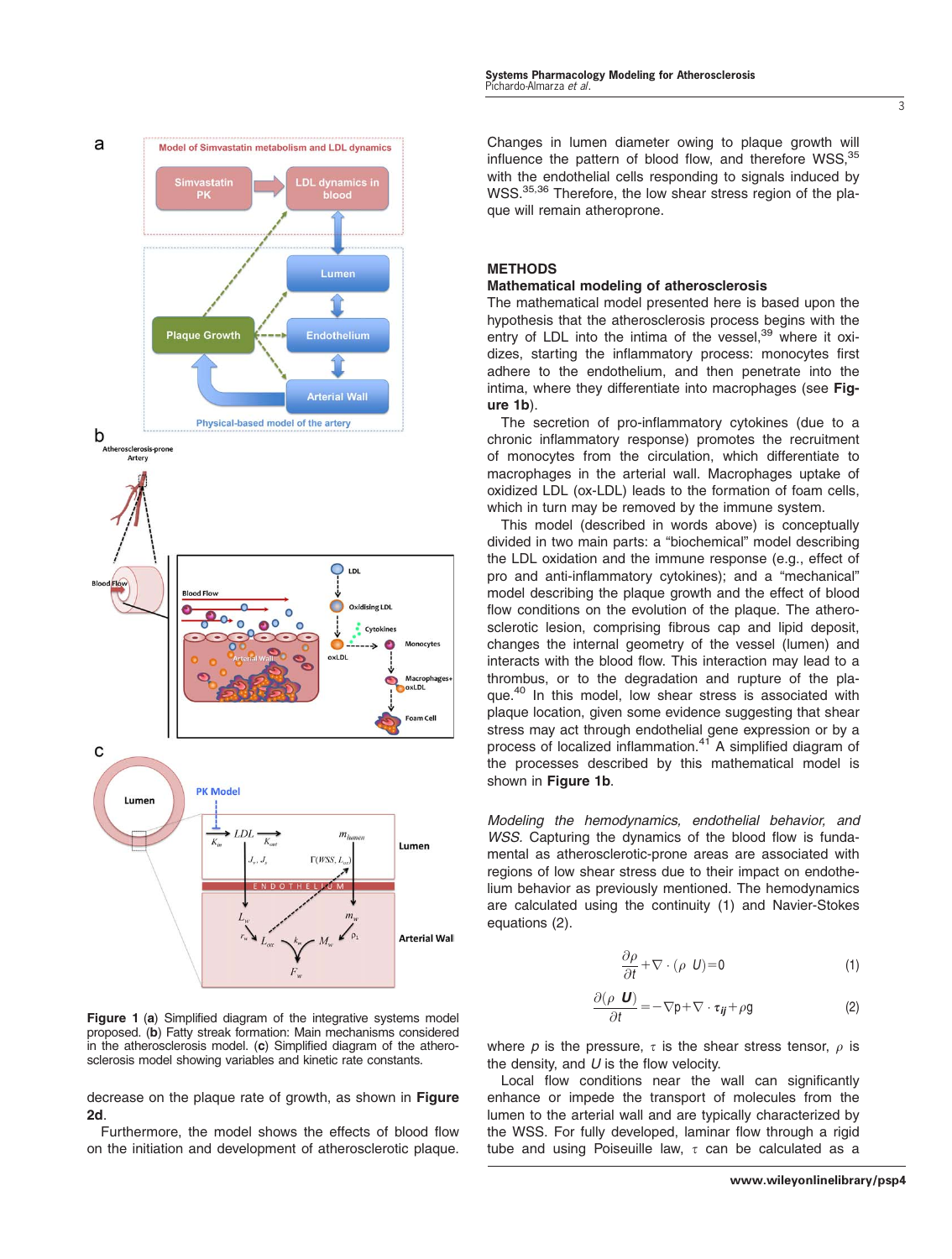Systems Pharmacology Modeling for Atherosclerosis<br>Pichardo-Almarza *et al*.

4



Figure 2 (a) Comparison of simulation results (%TAV - 10 years of plaque growth) with growth trends reported in literature for control groups. (b) PK of simvastatin and simvastatin acid using the pharmacokinetics/pharmacodynamics (PKPD) model proposed. (c) LDL dynamic response to a daily dose of 40 mg of simvastatin during 12 months. (d) Comparison of simulation results for the plaque growth (%TAV) with the Jensen *et al.*<sup>32</sup> study. In panel (a), time = 0 months is the time when the plaque starts to grow. In panels (b–d),  $time = 0$  months is the time when the therapy starts.

function of the volumetric flow rate  $(Q)$ , the viscosity of the blood ( $\mu$ ), and the vessel radius ( $\eta^{42}$  as follows:

$$
\tau = \frac{4 \mu Q}{\pi r^3}.
$$
 (3)

Membrane-transport model. The LDL flux across the endothelium was modeled using Kedem Katchalsky's equations, as below.

$$
J_{\nu} = L_{\rho} (\Delta \rho - \sigma \Delta \Pi) \tag{4}
$$

$$
J_s = P_0 \Delta c + J_v (1 - \sigma) J_v \overline{c}
$$
 (5)

where  $J_v$  is the transmural velocity and  $J_s$  is the solute flux through the endothelium,  $Lp$  is the hydraulic conductivity,  $\Delta p$  and  $\Delta \Pi$  are the pressure difference and the osmotic pressure difference across the endothelial membranes,

respectively,  $P_0$  is the diffusive endothelial permeability,  $\Delta c$ is the solute concentration,  $\overline{c}$  is the mean endothelial concentration,  $\sigma$  is the reflection coefficient. The osmotic pressure difference was neglected to decouple the fluid dynamics from solute dynamics.<sup>43,44</sup> It is assumed that the hydraulic conductivity depends on the shear stress (3) at the wall (WSS), using the following equation<sup>45</sup>:

$$
Lp(|WSS|) = 0.3881 \times 10^{-12} \ln(|WSS| + 0.015) + 2.7656 \times 10^{-12}
$$
 (6)

where IWSSI is the absolute value of WSS. This relationship between WSS and  $Lp$  shows that the endothelium permeability to blood macromolecules increases when subject to higher WSS. The hemodynamic stimulus on endothelial cells is mediated by mechanoreceptors linked to critical signaling pathways (e.g., NO-dependent mechanisms) and involves the conversion of the biomechanical stimuli to biochemical responses. In this context, the above relationship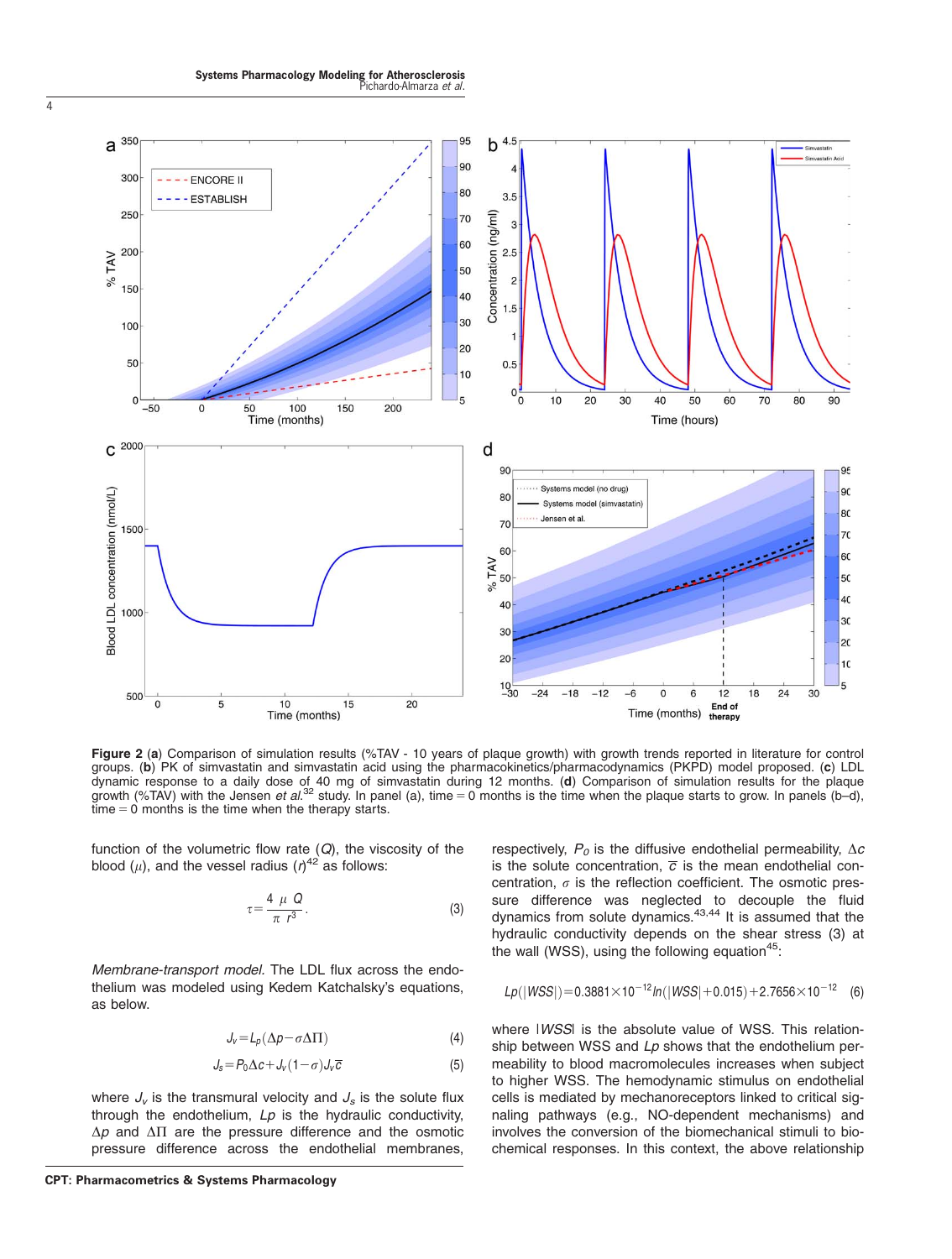incorporates into the simulation the effect of WSS on cellular processes that result in the alteration of the pathways governing the transendothelial transport of water and solutes (e.g., intercellular junctions).46,47

An additional relationship between the diffusive permeability and LDL concentration was proposed by Sakellarios et al.<sup>45</sup> on the basis of experimental data reported by Guretzki *et al*.<sup>48</sup> (Eq. 7):

$$
P_0 = 2.4660 \times 10^{12} e^{2641c_1} \tag{7}
$$

where  $c_1$  is the local LDL concentration on the luminal side of the endothelium. Using this equation, the LDL endothelial penetration depends on WSS as well as the magnitude of the lumen concentration.

Atherogenesis as a transport process inside the arterial wall. The intima, media, internal elastic lamina, and external elastic lamina were considered as forming one single layer. The results shown in this article are from a simplified version of the model where the arterial wall is considered a well-stirred volume, given that results of the spatial distribution of the different species in the wall (e.g., LDL, foam cells, etc.) are out of the scope of this work. In general, atherosclerosis models use a convection-diffusion-reaction equation to describe the transport of LDL  $(L_w)$  from the arterial lumen to the arterial wall (see for example the model from Di Tomaso et al.<sup>14</sup>):

$$
\frac{dL_w}{dt} = -\boldsymbol{u}_w \cdot \nabla L_w + D_w \Delta L_w - r_w L_w \tag{8}
$$

where  $u_w$  is the transmural velocity and  $D_w$  is the diffusivity of LDL in the wall. The last term of Eq. 8 represents the oxidation of LDL, where  $r_w$  is the reaction rate constant. The oxidized LDL  $(L_{ox})$  is then expressed as:

$$
\frac{dL_{ox}}{dt} = r_w L_w - d_{lox} L_{ox} \tag{9}
$$

The transport of monocytes in the arterial wall  $(m_w)$  is controlled by  $L_{ox}$  and the concentration of monocytes in the lumen  $(m_{lumen})$  (assumed constant for this first modeling approach). This is calculated using a similar relationship to the one proposed by Bulelzai and Dubbeldam<sup>20</sup> and Cilla et al.<sup>22</sup>:

$$
\frac{dm_w}{dt} = \Gamma(WSS, L_{ox}) m_{lumen} - d_m m_w - \rho_1 m_w \tag{10}
$$

$$
\Gamma(WSS, L_{ox}) = \frac{\gamma_0}{1 + WSS/\text{WSS}_0} L_{ox}
$$
\n(11)

where  $\rho_1$  is the rate constant for the differentiation of monocytes into macrophages. The value of  $WSS<sub>0</sub>$  designates the wall shear stress at which the growth rate of the monocyte concentration due to the signaling response by the endothelium is reduced with a factor of two compared to the zero wall shear rate response by the endothelium. The factor  $y_0$  is a constant determining the rate at which monocytes enter the intima for low wall shear stress and low  $L_{ox}$ .

Finally, the dynamic equations of the macrophages  $(M_w)$ and the formation of foam cells  $(F_w)$  due to the macrophage uptake of oxidized LDL  $(L_{ox})$  inside the arterial wall are:

$$
\frac{dM_w}{dt} = \rho_1 m_w - k_m L_{ox} M_w - d_M M_w \tag{12}
$$

$$
\frac{dF_w}{dt} = k_m L_{ox} M_w - d_F F_w \tag{13}
$$

where  $d_{\text{lox}}$ ,  $d_{\text{m}}$ ,  $d_{\text{M}}$ , and  $d_{\text{F}}$  are rate constants for oxidized LDL, monocytes, macrophages, and foam cell diffusion out of the plaque respectively.

To simulate the formation of the initial stages of the plaque, it was assumed that a narrowing of the lumen would occur if the volume covered by all the cells considered is larger than the initial arterial volume (Figure 3a). Please note that foam cells are key for the remodeling of the arterial wall.

The volume of the plaque (i.e., intima plus media layers) is then calculated as the sum of the volumes occupied by the different species (i.e., foam cells, macrophages, monocytes, LDL) inside the wall.

#### PKPD model of statins

The PKPD model used in this work is based on the model published by Kim et al.<sup>1</sup> The model used well stirred compartments (assuming that the mixing rates are shorter than the reaction rates) and was developed using data collected from 27 healthy male volunteers with a daily dose of 40 mg of simvastatin given for 14 d. Simvastatin lactone (parent drug) and simvastatin acid (metabolite) plasma concentrations were measured at 0, 0.5, 1, 1.5, 2, 3, 3.5, 4, 5, 6, 8, 10, 12, and 24 h after the dose on days 1, 7, and 14. LDL concentrations were measured daily after an overnight fast.

The PK model is a parent/metabolite model with firstorder absorption and elimination as this configuration provided the best fit for the pharmacokinetic data. The PD model is based on the effect of simvastatin on LDL concentration using an inhibitory turnover model with the metabolite, simvastatin acid, as the driver (Figure 4). Table 1 summarizes the population parameter estimates for this model and published by Kim et al.<sup>1</sup>

The two-compartment model shown in Figure 4 tries to reproduce the temporal data related to the absorption and metabolism of the drug (in this case, simvastatin), its pharmacological effect on the production of cholesterol by the liver and the availability of LDL in circulation. The mathematical equations to describe these mechanisms are ordinary differential equations related to a standard two-compartment PKPD model.<sup>1</sup>

#### Clinical trials and assessment of the atheroma burden

IVUS studies were selected to evaluate the effect of statins in the progression of the atheroma size. IVUS is a medical imaging methodology using a catheter with a miniaturized ultrasound probe attached that provides high-resolution information about the arterial lumen and wall. Figure 3b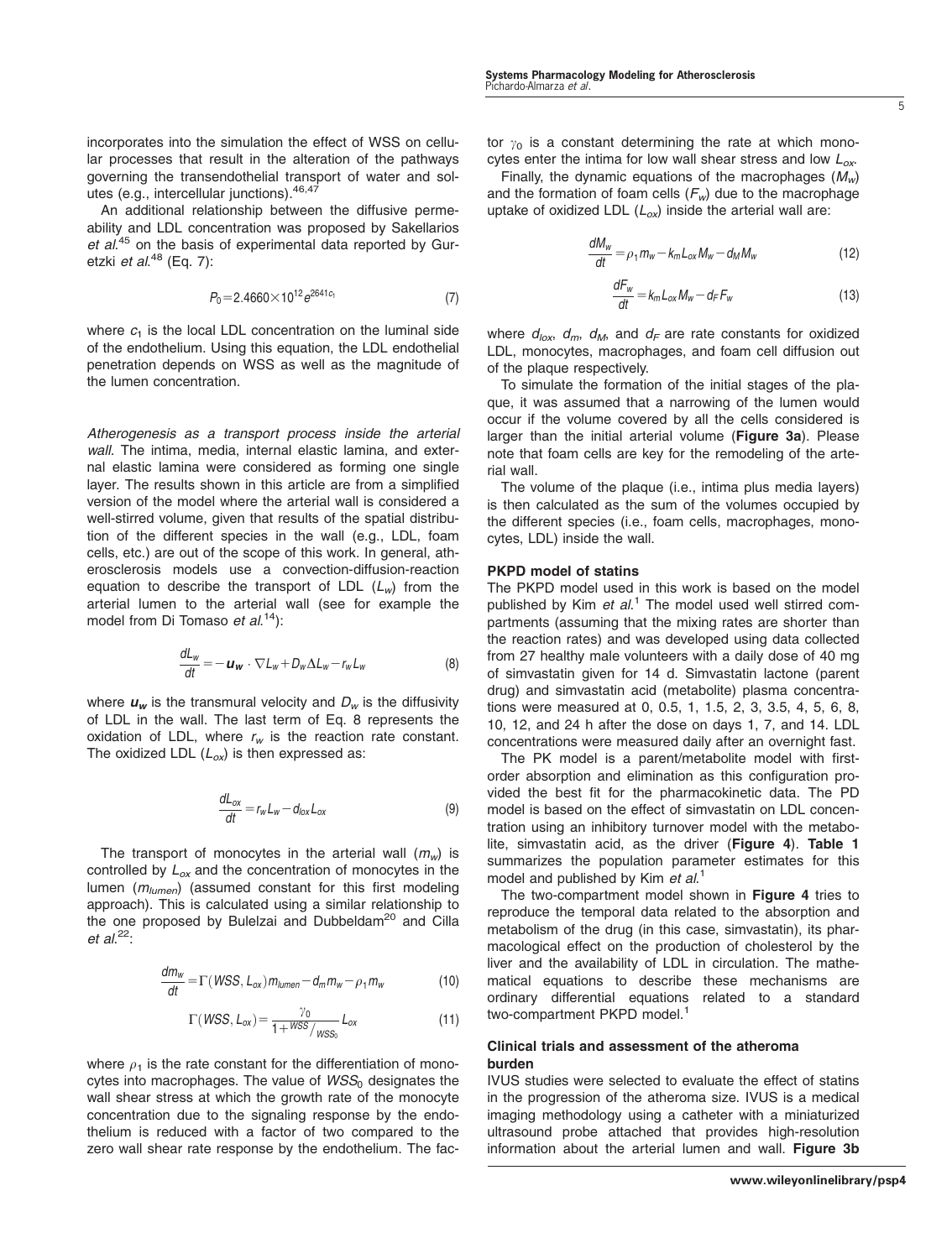

Figure 3 (a) "Growth" as implemented in the model. The arterial lumen (in red) would be remodeled as a consequence of plaque formation and development in time (in yellow). (b) Method for analysis of atheroma area. The left panel shows a representative intravascular ultrasound cross section. The right panel illustrates the boundaries planimetered for the external elastic membrane (EEM) and lumen and how the atheroma area is calculated. Image published by Nicholls et al.<sup>49</sup> Copyright Elsevier (2006).

shows how IVUS are used to estimate the volume of the plaque.

The results of the control groups reported in the ESTAB- $LISH^{33}$  and ENCORE  $II^{34}$  trials were used to compare with the results of the integrative model when there is no drug in the system.

The results of plaque growth under the effect of simvastatin reported by Jensen et al.<sup>32</sup> were used to compare the results of the integrative model in the presence of the drug. A brief summary of the results from these trials is shown in Table 2.

The atheroma or plaque area in cross-sectional IVUS images was calculated by subtracting the lumen area from the external elastic membrane area (see Figure 3b). Hence, an IVUS-defined atheroma area is a combination of plaque plus media area. The atheroma area is calculated in each frame (cross-sectional image), and total atheroma volume (TAV) (Eq. 14) can be calculated based on the pullback speed during imaging acquisition. Then, the change of the atheroma volume can be reported as a percentage of the initial volume of the external elastic membrane occupied by atheroma, called in our case %TAV (Eq. 15). (The

reader is referred to the work by Garcia-Garcia et al.<sup>50</sup> for more details about these methods.)

$$
TAV = EEM - LUMEN \quad \text{(cross-sectional area)} \tag{14}
$$

$$
\% \text{TAV} = \frac{\text{TAV} - \text{TAV}^{\text{baseline}}}{\text{TAV}^{\text{baseline}}} \times 100 \quad \text{(cross-sectional area)}. \quad (15)
$$

These equations give an estimation of the changes of %TAV that can be compared with the simulation results from the model proposed.

#### Simulations: synthetic population

As an illustrative example for this article a synthetic population was built in order to evaluate how the simulations behave with respect to the variability of some parameters between individuals. Simulations were generated with Matlab [\(http://www.mathworks.com](http://www.mathworks.com)) using the ode15s solver (Supplementary Materials S2 includes more details about the computational implementation of this model).

The population is composed of 1,000 subjects. Based on the data available, a minimal set of parameters was varied

6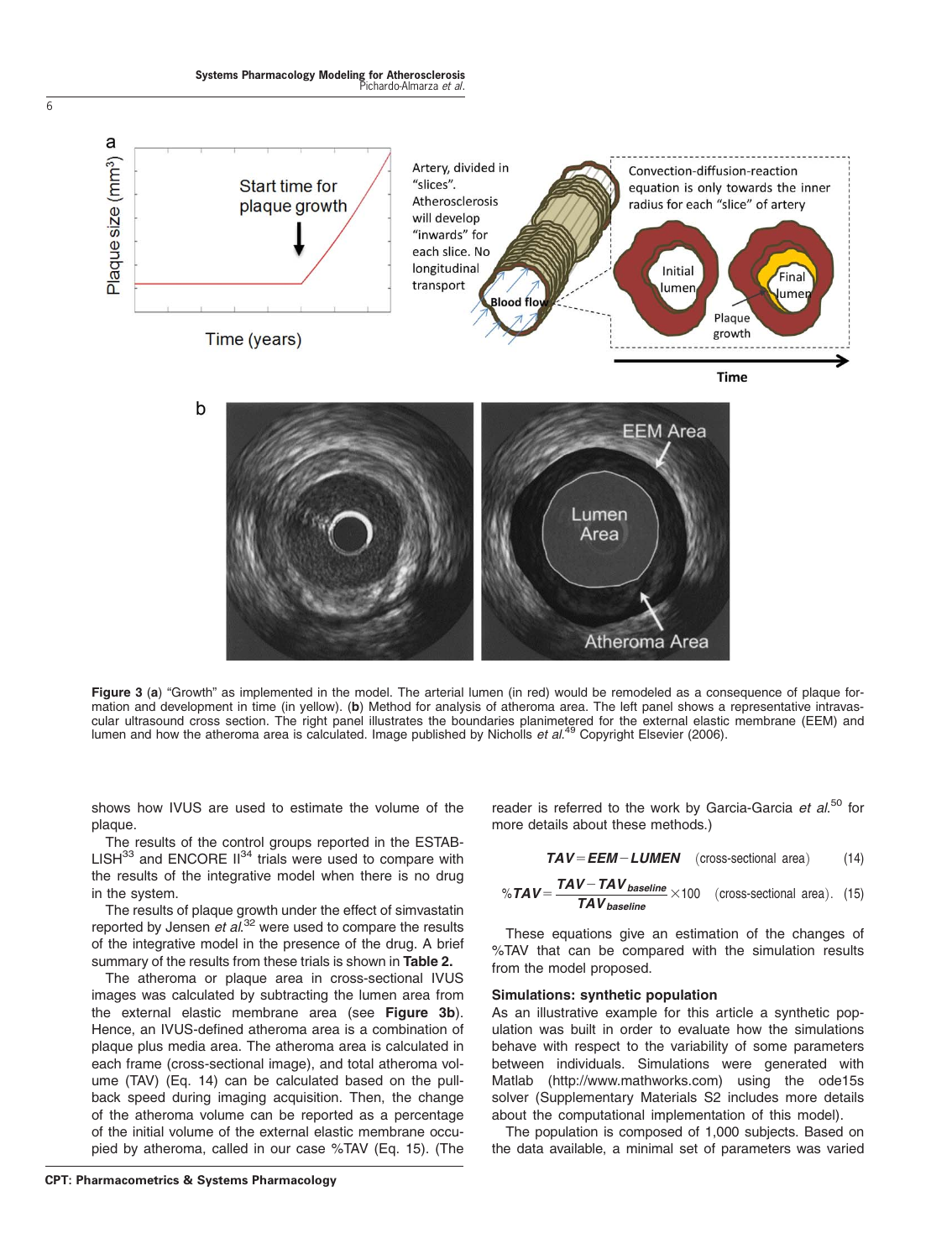

Figure 4 Diagram of the pharmacokinetics/pharmacodynamics (PKPD) model used in this work and proposed by Kim et al.<sup>1</sup>

in order to produce individual variations. Three model parameters were selected considering they were log-normal distributed across the population. They were the LDL concentration in blood, the blood viscosity, and the radius of the artery, parameters that are expected to show some variability in clinical studies, however, additional parameters (i.e., kinetic rate constants) might be included in future simulations in order to include additional intervariability between

Table 1 Systems pharmacology model: parameter values

| $5000000$ $P10000000000$<br>Symbol                                | Quantity                                                            | Value                       |
|-------------------------------------------------------------------|---------------------------------------------------------------------|-----------------------------|
| Model of atherosclerosis                                          |                                                                     |                             |
| $k_m$ (m <sup>3</sup> cells <sup>-1</sup> s <sup>-1</sup> )       | Foam cell formation constant <sup>22</sup>                          | $9.25 \times 10^{-24}$      |
| $d_m$ (s <sup>-1</sup> )                                          | Diffusion of monocytes out of the plaque <sup>20</sup>              | $5.75\times10^{-6}$         |
| $d_{\text{lox}}$ (s <sup>-1</sup> )                               | Diffusion of LDL out of the plaque <sup>20</sup>                    | $2.4\times10^{-5}$          |
| $d_M$ (s <sup>-1</sup> )                                          | Diffusion of macrophages out of the plaque <sup>a</sup>             | $5.75\times10^{-6}$         |
| $d_F (s^{-1})$                                                    | Diffusion of foam cells out of the plaque <sup>a</sup>              | $5.75 \times 10^{-6}$       |
| $r_{w}$ (s <sup>-1</sup> )                                        | LDL oxidation rate constant <sup>14</sup>                           | $3 \times 10^{-4}$          |
| $\mu$ (Pa s)                                                      | Blood viscosity <sup>20</sup>                                       | 0.004                       |
| $WSS0$ (Pa)                                                       | WSS threshold for monocyte wall transport <sup>20</sup>             |                             |
| $\rho_1$ (s <sup>-1</sup> )                                       | Rate of differentiation of monocytes into macrophages <sup>20</sup> | $1.15 \times 10^{-6}$       |
| $r_0$ (dm)                                                        | Initial lumen radius                                                | 0.03                        |
| $\gamma_0$ (m <sup>3</sup> nmol <sup>-1</sup> day <sup>-1</sup> ) | Rate constant in Eq. 11 <sup>22</sup>                               | $5.5 \times 10^{-13}$       |
| $\Delta p$ (Pa)                                                   | Endothelial pressure difference <sup>22</sup>                       | 2400                        |
| $Q$ ( $\vert$ /s)                                                 | Blood flow                                                          | 0.0075                      |
| $m_{lumen}$ (cells/l)                                             | Concentration of monocytes in blood <sup>22</sup>                   | $5.5 \times 10^{8}$         |
| $\sigma$                                                          | Endothelial reflection coefficient <sup>45</sup>                    | 0.997                       |
| <b>PKPD Model</b>                                                 |                                                                     |                             |
| CL2(L/hr)                                                         | Clearance compartment 2                                             | 1740                        |
| V2(L)                                                             | Volume compartment 2                                                | 8980                        |
| CL3(L/hr)                                                         | Clearance compartment 3                                             | 383                         |
| V3(L)                                                             | Volume compartment 3                                                | 1190                        |
| Ka (1/hr)                                                         | Absorption rate constant                                            | 2.76                        |
| $K_{\text{in}}$ (nmol/L/hr)                                       | Production rate of LDL                                              | 29.52                       |
| Emax                                                              | Max. effect due to the drug                                         | 0.489                       |
| $EC_{50}$ (ng/ml)                                                 | Blood concentration at half max. effect                             | 0.0868                      |
| LDL <sub>baseline</sub> (nmol/L)                                  | <b>Baseline LDL</b>                                                 | 1400                        |
| $K_{\text{out}}$                                                  | Elimination rate constant for LDL                                   | Kin/LDL <sub>baseline</sub> |

<sup>a</sup>Value proposed for this model.

7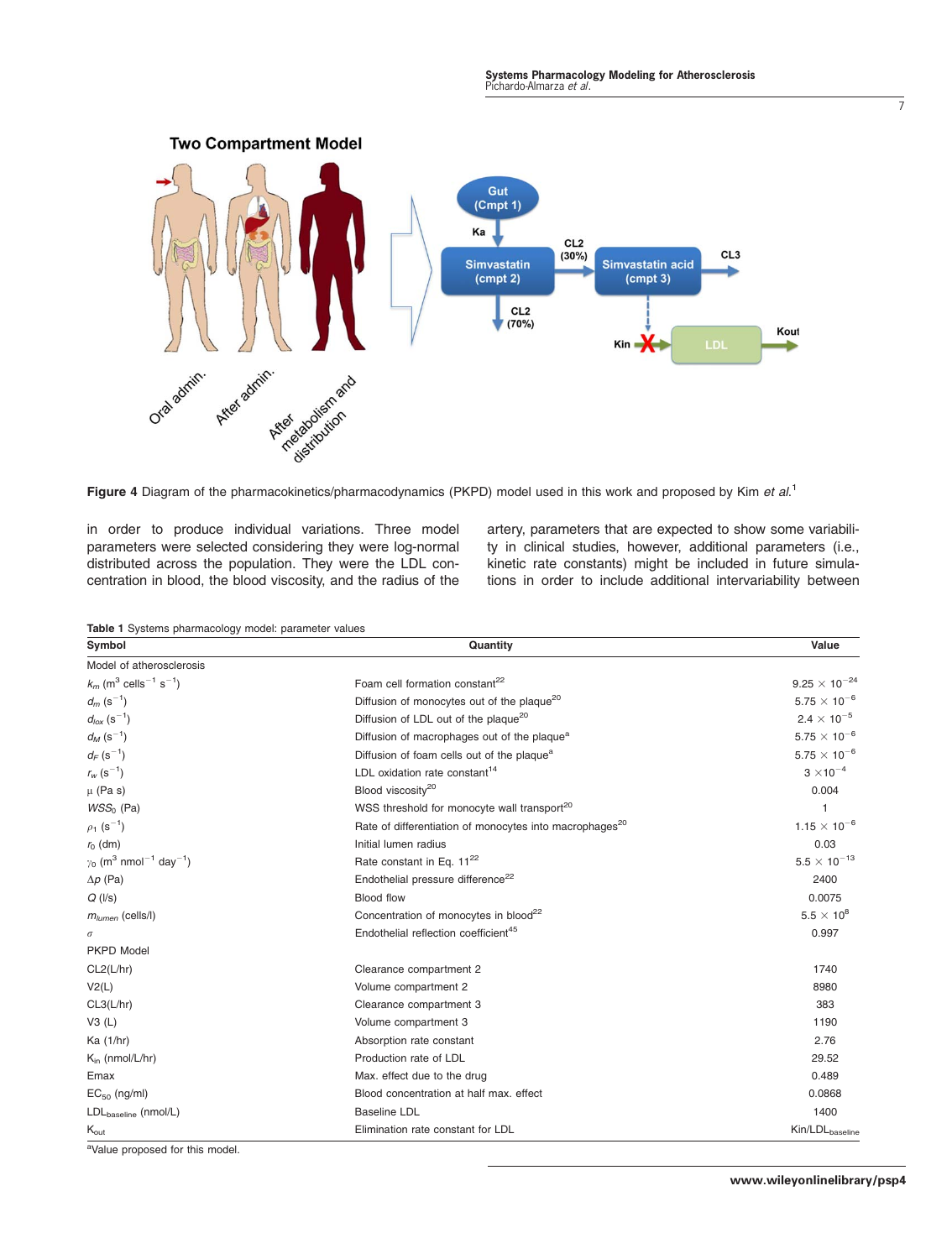| <b>Study</b>                | Type       | Year | <b>Treatment</b> | n (subjects) | Follow-up (months) | % Change of TAV |
|-----------------------------|------------|------|------------------|--------------|--------------------|-----------------|
| ESTABLISH <sup>33</sup>     | <b>RCT</b> | 2004 | Atorvastatin     | 24           | 6                  | 13.1%           |
|                             |            |      | Control          | 24           |                    | 8.7%            |
| ENCORE $II^{34}$            | <b>RCT</b> | 2009 | Nifedipine       | 97           | $18 - 24$          | 5.0%            |
|                             |            |      | Placebo          | 96           |                    | 3.2%            |
| Jensen et al. <sup>32</sup> | Non-RCT    | 2004 | Simvastatin      | 40           | 12                 | 6.3%            |

Table 2 Intravascular ultrasound progression/regression studies

RCT, randomized controlled trial.

patients, although in that case additional data (i.e., more complex measurements and experiments related to the kinetic rates) might be needed.

Table 3 summarizes the statistical details of these parameters used for the simulations.

#### **DISCUSSION**

Results of the coupling between the PKPD model and the more detailed model of the artery shows the effect of statins on several mechanisms related to plaque growth, beyond the effect that statins have shown lowering LDL values in circulation. A comparison with the results reported by Jensen *et al.<sup>32</sup>* (Figure 2d) has shown how this type of systems model can be calibrated in order to reproduce the dynamic response of the plaque growth for a given population treated with simvastatin.

Simulation results allow us to conclude that new integrative models can be developed combining information and data from different sources in order to achieve a holistic understanding of the process of atherosclerosis and the effect of statins. The model presented in this paper is modular, meaning that specific parts of the model (modules) were developed to describe specific mechanisms, i.e., a module to describe blood flow, another module to describe LDL dynamics and oxidation, another module to describe immune response, and another module to describe statin administration, metabolism, and pharmacological effect. The main advantage of this approach is that each individual module can be improved (for example, by adding more

| <b>Table 3</b> Parameter values for the synthetic population        |  |  |  |  |
|---------------------------------------------------------------------|--|--|--|--|
| LDL levels in blood:                                                |  |  |  |  |
| Mean $= 1402$ nmol/l                                                |  |  |  |  |
| Median $=$ 1396 nmol/l                                              |  |  |  |  |
| Standard deviation $= 141$                                          |  |  |  |  |
| $5^{th}$ and 95 <sup>th</sup> percentile = (1190 - 1644)            |  |  |  |  |
| Blood viscosity:                                                    |  |  |  |  |
| Mean $= 0.004$ Pa s                                                 |  |  |  |  |
| Median $= 0.004$ Pa s                                               |  |  |  |  |
| Standard deviation = 8e-5                                           |  |  |  |  |
| $5th$ and 95 <sup>th</sup> percentile = (0.0039 – 0.0041)           |  |  |  |  |
| Lumen radius:                                                       |  |  |  |  |
| Mean $= 0.03$ dm                                                    |  |  |  |  |
| Median $= 0.03$ dm                                                  |  |  |  |  |
| Standard deviation = $0.0015$                                       |  |  |  |  |
| $5^{\text{th}}$ and 95 <sup>th</sup> percentile = (0.0277 – 0.0325) |  |  |  |  |

CPT: Pharmacometrics & Systems Pharmacology

mechanisms based on new evidence or data) or simplified being the ultimate goal the validation of all the biological/ physiological scales considered in this type of model. More specifically, future changes in the PKPD module to improve the whole model might consider:

- 1. Modeling the effect of circadian rhythms on the LDL levels as proposed by Wright et al.<sup>37</sup>
- 2. The inclusion of the pleiotropic effect of statins, using a similar approach to that proposed by Rose et  $al^{38}$  (modifying the PK model proposed here)
- 3. Studying the effect of statins on the upregulation of hepatic LDL receptors

Here, an analysis based on the effects of simvastatin was made, however other cholesterol-lowering drugs could also be considered using the same approach just by changing the PKPD properties.

The absorption and metabolism of statins in humans have been analyzed before using conventional pharmacokinetics and pharmacodynamics (PKPD) modeling approaches.<sup>1</sup> Our work has shown that these models can be improved adding new mechanisms and providing a better description of the physiology and the PKPD properties of the drug. A systems pharmacology approach was applied, combining PKPD and physiological modeling based on mass transport and fluid dynamics, giving more information about the dynamic interaction of different elements of the atherosclerotic plaque and the drug. The model showed how a systems pharmacology approach can be used to develop a new model of atherosclerosis where mechanisms from different physical domains and biological scales can be combined with the PKPD properties of statins (i.e., simvastatin).

It is important to mention that the upregulation of LDL receptors in hepatocytes is not included in this model. The model focuses on the plaque formation process, inside the arterial wall, with LDL as the main trigger for the atherosclerotic process to occur (cause-effect relationship). In this case, the effect of statins as a way to decrease LDL levels is explored.

Acknowledgments. This work was supported by the EPSRC grant ''Personalised Medicine Through Learning in the Model Space'' (grant number EP/L000296/1). The work of Lydia Metcalf was supported by the Doctoral Training Programme in ''Healthcare Engineering for an Ageing Population'' (HEAP) of UCL.

Author Contributions. C.P-A., V.D-Z., A.F., and L.M. wrote the manuscript; C.P-A., V.D-Z., and A.F. designed the research; C.P-A. and L.M. performed the research; C.P-A. analyzed the data.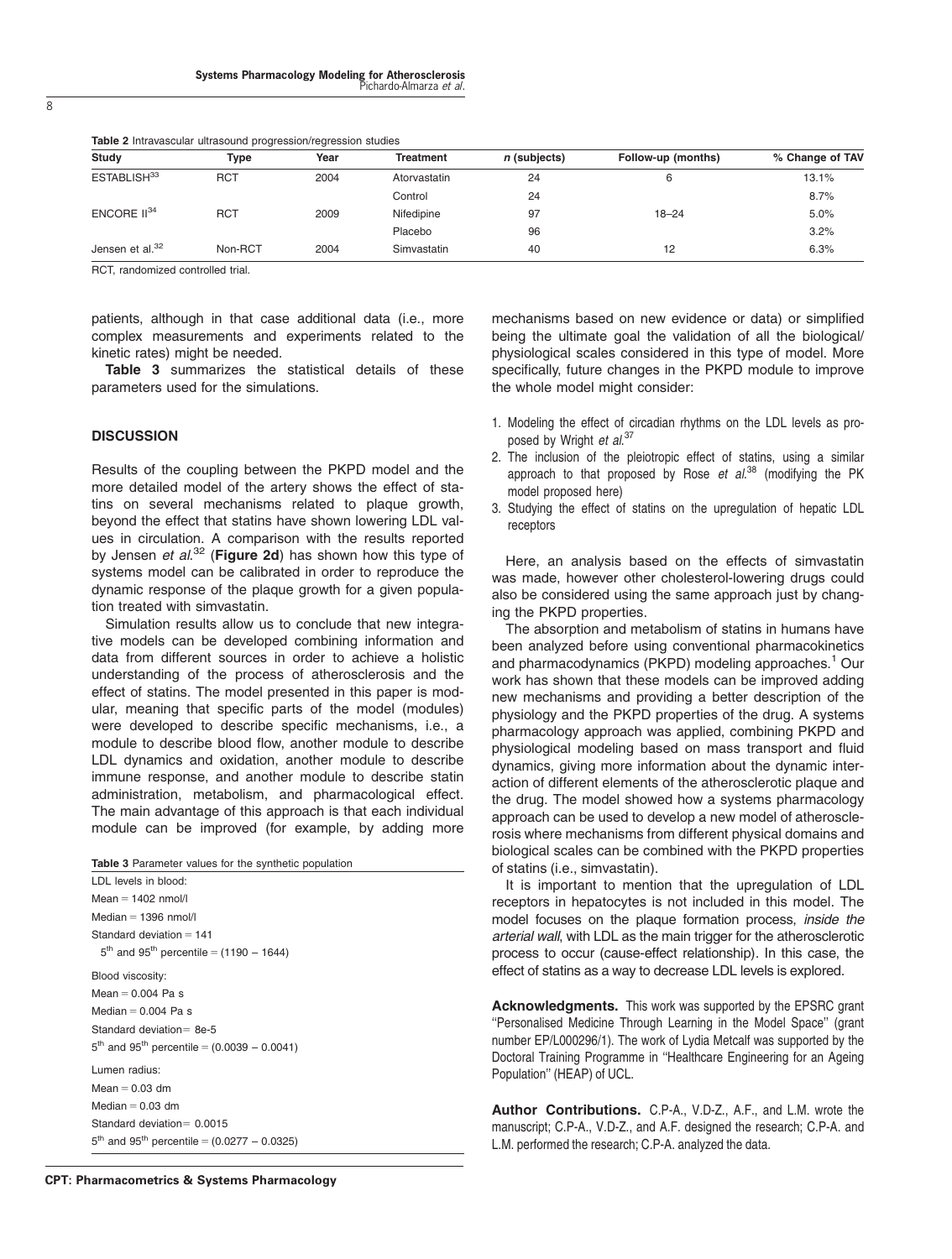Conflict of Interests. The authors declared no conflict of interest.

# Study Highlights

### WHAT IS THE CURRENT KNOWLEDGE ON THE TOPIC?

● Prior research has studied statins using standard PKPD modeling approaches. There are currently no models in the literature coupling the PK properties of statins and their effect on the atherosclerosis inflammatory mechanisms and mechanical properties in arteries.

#### WHAT QUESTION DID THIS STUDY ADDRESS?

✓ We seek to improve the collective understanding of the effect of cholesterol-lowering drugs in the development of plaque by using a novel modeling approach able to capture mechanistically, the relationships between the drug and a physiological representation of the artery.

#### WHAT THIS STUDY ADDS TO OUR KNOWLEDGE

● Data on lipid metabolism and atherosclerosis is increasingly available and further experimental and clinical studies are anticipated. The systems model proposed here shows how clinical trials data can be combined with mechanistic models of atherosclerosis.

#### HOW THIS MIGHT CHANGE CLINICAL PHARMACOLOGY AND THERAPEUTICS

- ✓This kind of integrative approach permits the study of the effect of statins beyond lowering cholesterol levels in the circulation. Computational simulations can test different pharmacological or physiological hypotheses on atherosclerosis progression, with potential benefits to health outcomes.
- 1. Kim, J. et al. A population pharmacokinetic-pharmacodynamic model for simvastatin that predicts low-density lipoprotein-cholesterol reduction in patients with primary hyperlipidaemia. Basic Clin. Pharmacol. Toxicol. 109, 156-163 (2011).
- 2. Van der Graaf, P.H. & Benson, N. Systems pharmacology: bridging systems biology and pharmacokinetics-pharmacodynamics (PKPD) in drug discovery and development. Pharm. Res. 28, 1460–1464 (2011).
- 3. Wang, H.H. Analytical models of atherosclerosis. Atherosclerosis 159, 1–7 (2001).
- Wang, J.C. Coronary artery spatial distribution of acute myocardial infarction occlusions. Circulation 110, 278–284 (2004).
- Ohayon, J. et al. Is arterial wall-strain stiffening an additional process responsible for atherosclerosis in coronary bifurcations?: an in vivo study based on dynamic CT and MRI. AJP Heart Circ. Physiol. 301, H1097–H1106 (2011).
- 6. Khamdaengyodtai, P., Vafai, K., Sakulchangsatjatai, P. & Terdtoon, P. Effects of pressure on arterial failure. J. Biomech. 45, 2577–2588 (2012).
- 7. Malek, A.M. Hemodynamic shear stress and its role in atherosclerosis. JAMA 282, 2035 (1999).
- 8. Yang, N. & Vafai, K. Modeling of low-density lipoprotein (LDL) transport in the artery—effects of hypertension. Int. J. Heat Mass Transf. 49, 850–867 (2006).
- 9. Majno, G. Cells, tissues, and disease: principles of general pathology (Oxford University Press, Oxford, 2004).
- 10. Snelting-Havinga, I. et al. Immunoelectron microscopic visualization of the transcytosis of low density lipoproteins in perfused rat arteries. Eur. J. Cell Biol. 48, 27–36 (1989).
- 11. Lin, S.J., Jan, K.M., Weinbaum, S. & Chien, S. Transendothelial transport of low density lipoprotein in association with cell mitosis in rat aorta. Arterioscler. Thromb. Vasc. Biol. 9, 230–236 (1989).
- 12. Cobbold, C. Lipoprotein oxidation and its significance for atherosclerosis: a mathematical approach. Bull. Math. Biol. 64, 65–95 (2002).
- 13. Gessaghi, V.C., Raschi, M.A., Tanoni, D.Y., Perazzo, C.A. & Larreteguy, A.E. Growth model for cholesterol accumulation in the wall of a simplified 3D geometry of the carotid bifurcation. Comput. Methods Appl. Mech. Eng. 200, 2117–2125  $(2011)$
- 14. Di Tomaso, G., Diaz-Zuccarini, V. & Pichardo-Almarza, C. A multiscale model of atherosclerotic plaque formation at its early stage. IEEE Trans. Biomed. Eng. 58, 3460–3463 (2011).
- 15. Zohdi, T.I., Holzapfel, G.A. & Berger, S.A. A phenomenological model for atherosclerotic plaque growth and rupture. J. Theor. Biol. 227, 437–443 (2004).
- 16. Fok, P.-W. Mathematical model of intimal thickening in atherosclerosis: vessel stenosis as a free boundary problem. J. Theor. Biol. 314, 23–33 (2012).
- 17. Siogkas, P. et al. Multiscale patient-specific artery and atherogenesis models. IEEE Trans. Biomed. Eng. 58, 3464–3468 (2011).
- 18. Calvez, V., Ebde, A., Meunier, N. & Raoult, A. Mathematical modelling of the atherosclerotic plaque formation. ESAIM Proc. 28, 1-12 (2009).
- 19. Ougrinovskaia, A., Thompson, R.S. & Myerscough, M.R. An ODE model of early stages of atherosclerosis: mechanisms of the inflammatory response. Bull. Math. Biol. 72, 1534–1561 (2010).
- 20. Bulelzai, M.A.K. & Dubbeldam, J.L. Long time evolution of atherosclerotic plaques. J. Theor. Biol. 297, 1–10 (2012).
- 21. Chung, S. & Vafai, K. Effect of the fluid–structure interactions on low-density lipoprotein transport within a multi-layered arterial wall. J. Biomech. 45, 371–381 (2012).
- 22. Cilla, M., Pena, E. & Martinez, M.A. Mathematical modelling of atheroma plaque formation and development in coronary arteries. J. R. Soc. Interface 11, 20130866–20130866 (2013).
- 23. Mauro, V.F. Clinical pharmacokinetics and practical applications of simvastatin. Clin. Pharmacokinet. 24, 195–202 (1993).
- 24. 4S Group. Randomised trial of cholesterol lowering in 4444 patients with coronary heart disease: the Scandinavian Simvastatin Survival Study (4S). Lancet 344, 1383–1389 (1994).
- 25. Crouse, J.R. 3rd, Byington, R.P. & Furberg, C.D. HMG-CoA reductase inhibitor therapy and stroke risk reduction: an analysis of clinical trials data. Atherosclerosis 138, 11–24 (1998).
- 26. Law, M.R., Wald, N.J. & Rudnicka, A.R. Quantifying effect of statins on low density lipoprotein cholesterol, ischaemic heart disease, and stroke: systematic review and meta-analysis. BMJ 326, 1423 (2003).
- 27. Lennernäs, H. & Fager, G. Pharmacodynamics and pharmacokinetics of the HMG-CoA reductase inhibitors. Similarities and differences. Clin. Pharmacokinet. 32. 403–425 (1997).
- 28. Prueksaritanont, T. et al. Interactions between simvastatin and troglitazone or pioglitazone in healthy subjects. J. Clin. Pharmacol. 41, 573-581 (2001).
- 29. Vickers, S., Duncan, C.A., Chen, I.W., Rosegay, A. & Duggan, D.E. Metabolic disposition studies on simvastatin, a cholesterol-lowering prodrug. Drug Metab. Dispos. Biol. Fate Chem. 18, 138–145 (1990).
- 30. Goldstein, J.L. & Brown, M.S. Regulation of the mevalonate pathway. Nature 343, 425–430 (1990).
- 31. Grundy, S.M. HMG-CoA reductase inhibitors for treatment of hypercholesterolemia. N. Engl. J. Med. 319, 24–33 (1988).
- 32. Jensen, L.O., Thayssen, P., Pedersen, K.E., Stender, S. & Haghfelt, T. Regression of coronary atherosclerosis by simvastatin: a serial intravascular ultrasound study. Circulation 110, 265–270 (2004).
- 33. Okazaki, S. et al. Early statin treatment in patients with acute coronary syndrome: demonstration of the beneficial effect on atherosclerotic lesions by serial volumetric intravascular ultrasound analysis during half a year after coronary event: the ESTAB-LISH Study. Circulation 110, 1061–1068 (2004).
- 34. Lüscher, T.F. et al. A randomized placebo-controlled study on the effect of nifedipine on coronary endothelial function and plaque formation in patients with coronary artery disease: the ENCORE II study. Eur. Heart J. 30, 1590–1597 (2009).
- 35. Tricot, O. et al. Relation between endothelial cell apoptosis and blood flow direction in human atherosclerotic plaques. Circulation 101, 2450-2453 (2000).
- 36. Dimmeler, S., Hermann, C., Galle, J. & Zeiher, A.M. Upregulation of superoxide dismutase and nitric oxide synthase mediates the apoptosis-suppressive effects of shear stress on endothelial cells. Arterioscler. Thromb. Vasc. Biol. 19, 656–664 (1999).
- 37. Wright, D.F.B., Pavan Kumar, V.V., Al-Sallami, H.S. & Duffull, S.B. The influence of dosing time, variable compliance and circadian low-density lipoprotein production on the effect of simvastatin: simulations from a pharmacokinetic–pharmacodynamic model. Basic Clin. Pharmacol. Toxicol. 109, 494–498 (2011).
- 38. Rose, R.H. et al. Application of a physiologically based pharmacokinetic model to predict OATP1B1-related variability in pharmacodynamics of rosuvastatin. CPT Pharmacomet. Syst. Pharmacol. 3, e124 (2014).
- 39. Osterud, B. & Bjorklid, E. Role of monocytes in atherogenesis. Physiol. Rev. 83, 1069–1112 (2003).